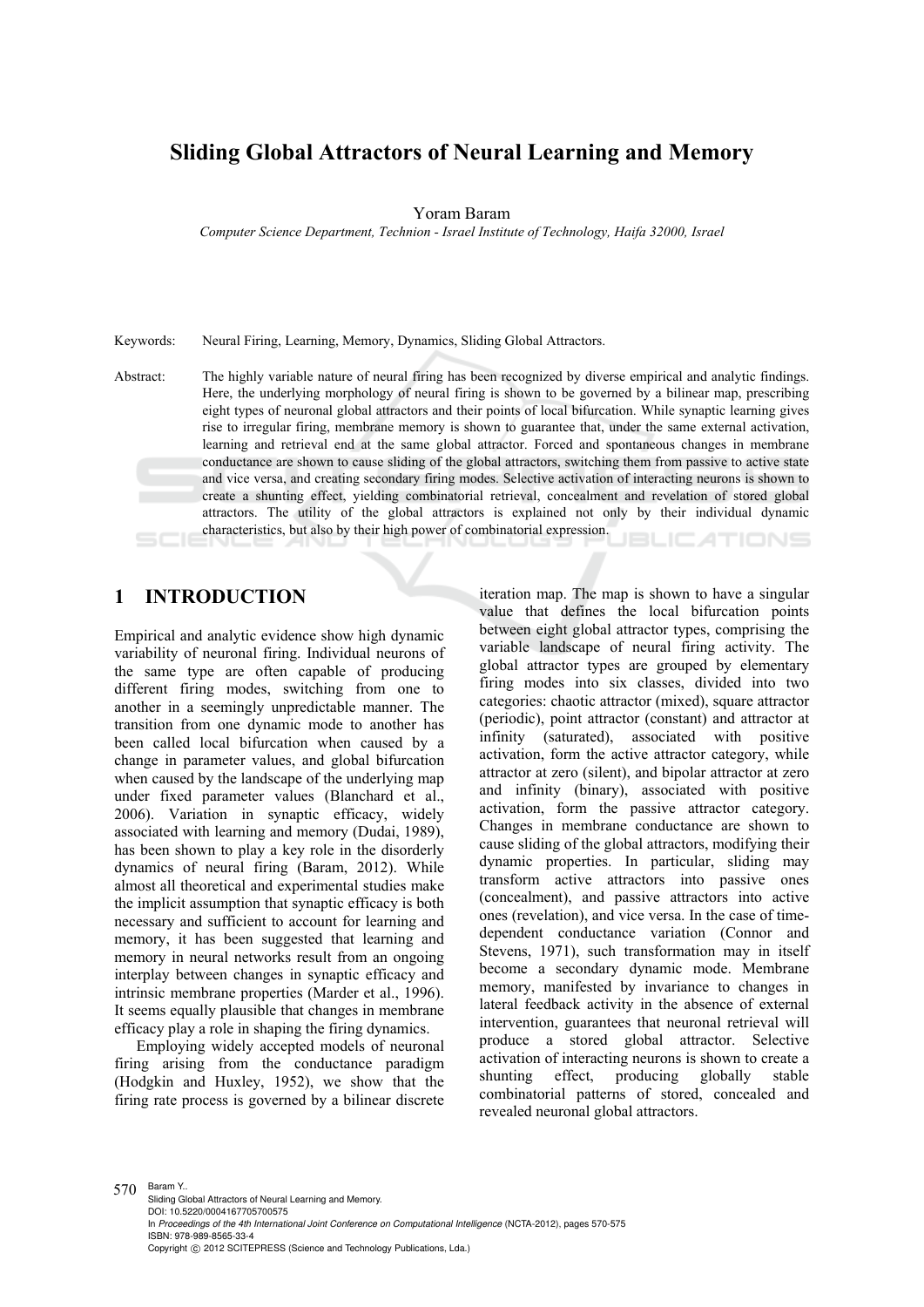## **2 GLOBAL ATTRACTORS OF NEURONAL FIRING**

The firing dynamics of interacting neurons have been formulated as (Gerstner, 1995)

$$
\tau_{\nu_i}\frac{d}{dt}\nu_i(t)=-\nu_i(t)+f_i\bigg(\omega_i^r\int_{-\infty}^t \kappa_i(t-\sigma)\mathbf{v}(\sigma)d\sigma-\beta_i(t)\bigg) \tag{1}
$$

where  $U_i(t)$  is the membrane current, or the firing rate, of the  $i$ 'th of  $n$  neurons in a neural network,  $\tau_{\nu}$  is a time constant,  $f_i$  is the neuronal kernel,  $\omega_i$  is the synaptic weights vector at the input to the *i* 'th neuron,  $\kappa(t)$  is a function representing the membrane speed of response to the input current,  $v(t)$  is the vector of firing rates corresponding to the preneurons, and  $\beta(t)$  is the equilibrium potential, or the conductance threshold, which may also encompass external activation and may generally take positive or negative values (Dayan and Abbott, 2001). which incorporates the time constant  $\tau_i$  of the

membrane potential response to an input pulse, a discrete-time version of (1) is given by

$$
v_i(k) = \frac{(\tau_{v_i} - 1)}{\tau_{v_i}} v_i(k-1) + \frac{1}{\tau_{v_i}} f_i \left( \mathbf{\omega}_i^T \sum_{p=1}^{\infty} e^{-p/\tau_i} \mathbf{v}(k-p) - \beta_i \right)
$$
 (2)

The conductance-based rectification neuronal kernel  $f_i$ , first derived from empirical data (Granit et al., 1963, Connor and Stevens, 1971), then formulated mathematically (Carandini and Ferster, 2000), and widely assumed in firing-rate models (Dayan and Abbott, 2001), is

$$
f_i(x) = f(x) = \begin{cases} x & \text{if } x \ge 0 \\ 0 & \text{if } x < 0 \end{cases}
$$
 (3)

As lateral feedback from other neurons can be expected to be slower than self-feedback, the ergodic nature of neural firing (Herveet al., 1990) implies that (2) can be written as

$$
v_i(k) = \frac{(\tau_{v_i} - 1)}{\tau_{v_i}} v_i(k-1) + \frac{1}{\tau_{v_i}} f_i \left( \omega_{i,i} v_i(k-1) + \alpha_i - \beta_i \right)
$$
 (4)

where

$$
\alpha_i = \sum_{j=1}^n \omega_{i,j} \sum_{p=2}^\infty e^{-p/\tau_i} \nu_j (k-p) = \overline{\nu} \frac{e^{-2/\tau_i}}{1 - e^{-1/\tau_i}} \sum_{j=1}^n \omega_{i,j} \tag{5}
$$

where  $\overline{v}$  is the ensemble average of the neuronal firing rate processes.

The map (4) divides into two parts. The first, corresponding to the domain  $\omega_i D_i(k-1) + \alpha_i - \beta_i \leq 0$ , is

$$
v_i(k) = f_1(v_i(k-1)) = \frac{\tau_{v_i} - 1}{\tau_{v_i}} v_i(k-1)
$$
 (6)

The second, corresponding to the domain  $\omega_i$   $\psi_i$   $(k-1) + \alpha_i - \beta_i > 0$ , is

$$
U_i(k) = \mathbf{f}_2 \left( U_i(k-1) \right) = \frac{\tau_{U_i} - 1 + \omega_{i,i}}{\tau_{U_i}} U_i(k-1) + u_i \tag{7}
$$

where

$$
u_i = \frac{1}{\tau_{v_i}} (\alpha_i - \beta_i)
$$
 (8)

Employing the exponential kernel  $\kappa_i(t) = e^{-t/\tau_i}$ , hand, when the line  $\upsilon_i(k) = \int_2 (\upsilon_i(k-1))$  intersects is the *total activation*. Clearly, the line  $v_i(k) = f_i(v_i(k-1))$  has a positive slope smaller than 1, hence, it intersects the diagonal  $\nu(k) = \nu(k-1)$  only at the origin. On the other the diagonal, it will be at

$$
p_i = \frac{u_i \tau_{v_i}}{1 - \omega_{i,i}} \tag{9}
$$

The latter is, then, the only possible *fixed point* of the map beside the origin. The dynamic nature of the map is determined by its singular values. The singular value of  $f_2(\nu_i(k-1))$  is its slope at  $p_i$ , that is

$$
\lambda_i = \frac{\tau_{\nu_i} - 1 + \omega_{i,i}}{\tau_{\nu_i}} \tag{10}
$$

An *attractor* (Abrahamet al., 1997) is a subset *A*of the state space, which has a neighborhood,  $B(A)$ , called a basin, such that any trajectory originating from  $B(A)$  stays in it, and no proper subset of A has the same property. A *global attractor* is an attractor whose basin is the entire state space. The domain of  $u_i \times \omega_i$ , divides into eight subdomains, each defining a type of global attractor. Positive total activation  $(u_i > 0)$  defines the *active* global attractors:

- (a) Chaotic attractor for  $\omega_{i,i} < 1 2\tau_{v,i}$ , yielding  $\lambda_i < -1$
- (b) Square attractor at for  $\omega_{i,i} = 1 2\tau_{i}$ , yielding  $\lambda_i = -1$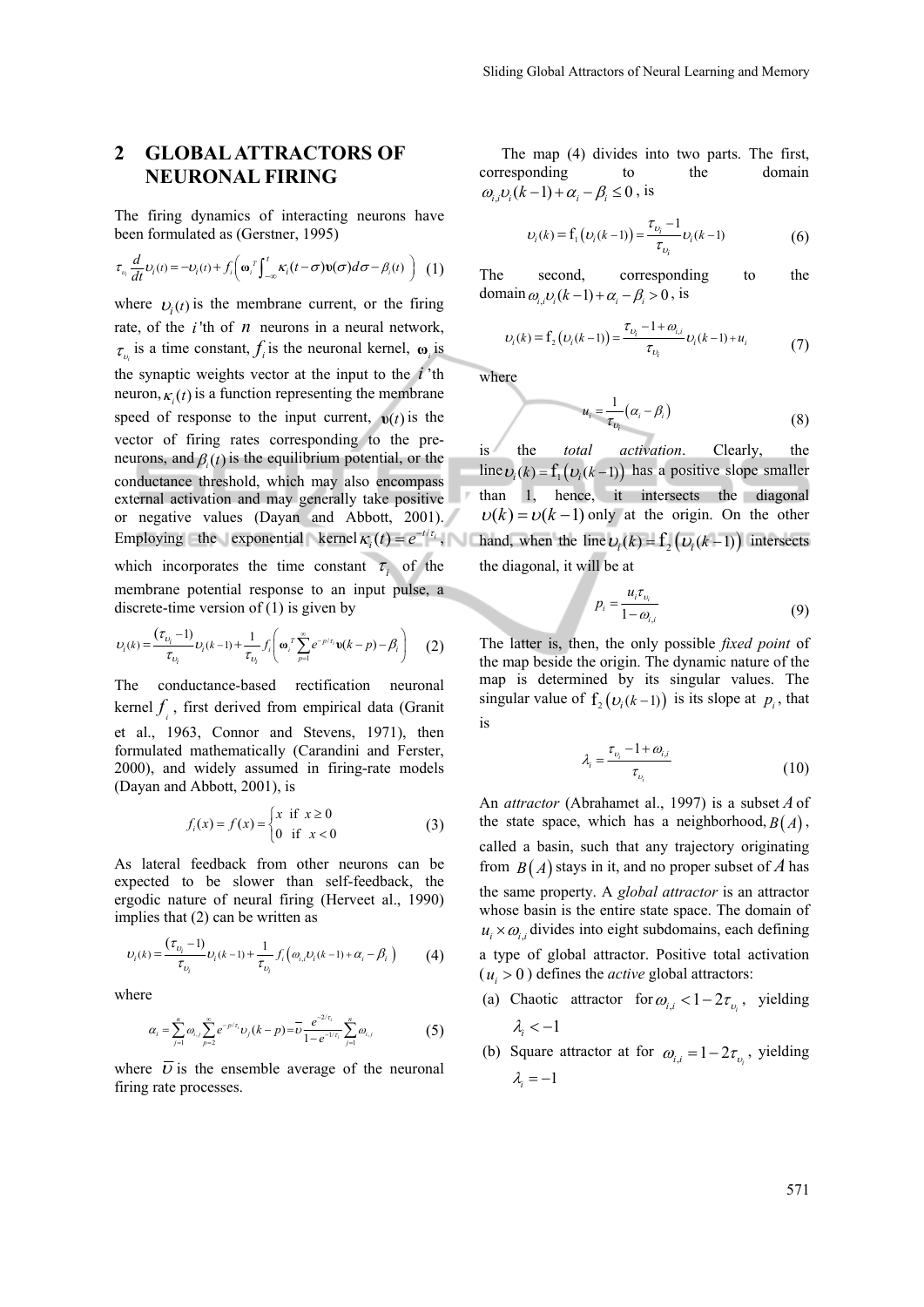- (c) Alternate point attractor for  $1-2\tau_{\nu} < \omega_{i,i} \leq 1-\tau_{\nu}$ , yielding  $-1 < \lambda_i \leq 0$
- (d)  $f_2$ -dominated monotone point attractor for  $1 - \tau_{\nu_i} < \omega_{i,i} \leq 1$ , yielding  $0 < \lambda_i \leq 1$
- (e) Attractor at infinity for  $\omega_{i,i} > 1$ , yielding  $\lambda_i > 1$ while non-positive total activation  $(u \leq 0)$ defines the *passive* global attractors:
- (f)  $f_1$ -dominated attractor at zero for  $u_i \leq 0$  and  $\omega_{i,i} \leq 0$
- (g) Bi-modal (piece-wise  $f_1$  and  $f_2$  dominated) attractor at zero for  $u_i < 0$  and  $0 < \omega_{i,i} \leq 1$ , yielding  $(\tau_{v_i} - 1)/\tau_{v_i} < \lambda_i \leq 1$
- (h) Bi-polar attractor at zero and infinity for  $u_i < 0$ and  $\omega_{i,i} > 1$ , yielding  $\lambda_i > 1$

A diagram of the eight attractor types is posted at http://www.cs.technion.ac.il/~baram/Attractors.pdf

Case (a) represents a so-called *homoclinic orbit* (Ott, 1994) which, initiating at a neighborhood of p , first diverges, then snaps back to  $p$ , making the latter a *snap-back repeller* (Marotto, 1978, 2005). It has been shown for invertible smooth maps (Marotto, 1978, 2005) and extended to noninvertible piecewise smooth maps (Gardini and Tramontana, 2011), that the existence of a snap-back repeller is a sufficient condition for chaotic behavior in the Li-Yorke sense (Li andYorke, 1975).

Case (b) represents a period-2 oscillation. A trajectory initiating at any point in the state space will converge to such oscillation within the interior of a square, which is, then, an attractor (it might be noted that, in general, a free oscillator, such as an undamped pendulum, is not a cyclic attractor, as its limit orbits, depending on initial conditions, are not isolated).

Case (c) represents a point attractor at p , resulting in periodic convergence (increasing  $v(k)$  step followed by decreasing  $v(k)$  step).

Case (d) also represents a point attractor at  $p$ , but the mode of convergence, dominated by  $f_2$ , is monotonic.

Case (e) represents an attractor at infinity, which, in reality, will be rectified at the maximal sustainable physical firing limit, defining saturation.

Case (f) represents the passive, silent versions of the active attractors (a-c).

Case (g) represents the passive, silent, bimodal version of the active attractor (d).

Case (h) represents a bipolar attractor at zero and infinity, which is the passive version of case (e). The final destination of a trajectory of case (h) at zero or infinity (or, rather, the saturation value) will be determined by the initial condition, with p the point of separation between the two basins.

The attractors (a-h), each dominating the entire state space, are *global*. As the total activation  $u$  is represented by the point of contact of  $f_2$  with the coordinate  $v(k)$ , a change in *u* will have a sliding effect, moving  $f_2$ , and its point of intersection, p, with the diagonal  $v(k) = v(k-1)$ , up or down in parallel to the coordinate  $v(k)$ . This will change the parameters of the global attractor, but, as long as *u* does not change in sign, not its dynamic nature. As *u* is changed from positive to non-positive value, the corresponding active attractor will turn into a passive attractor, and, in the case of attractor at zero, may be regarded as concealed in this state. Conversely, as  $u$  is changed from non-positive to positive value, the active state of the attractor is revealed as one of the active attractor types. Moreover, the sliding effect of time-dependence conductance (Connor and Stevens, 1971), such as post-inhibitory rebound (Perkel and Mulloney, 1974), can produce secondary firing modes, such as oscillatory bursting, by switching elementary firing modes, such as saturation, from passive to active state and vice versa.

Combining the point attractor types, (c,d), into one, and the attractor at zero types, (f,g), into one, the group of eight global attractor types may be rearranged into a group of six global attractor classes, associated with different dynamic modes: chaotic attractor (mixed), square attractor (oscillatory), point attractor (constant), attractor at zero (silent), attractor at infinity (saturated) and bipolar attractor at zero and infinity (binary). We call it *the elementary code of global attractors*.

Our analysis shows that the domain of the singular value  $\lambda_i$  is divided into subdomains corresponding to different global attractor types. As the analysis involves statistical averaging (manifested by  $\alpha_i$ , representing the ensemble average of lateral activity), the boundaries between the  $\lambda_i$ - subdomains may not precisely match the empirical transition (or local bifurcation) points between the firing modes. Yet, these analytic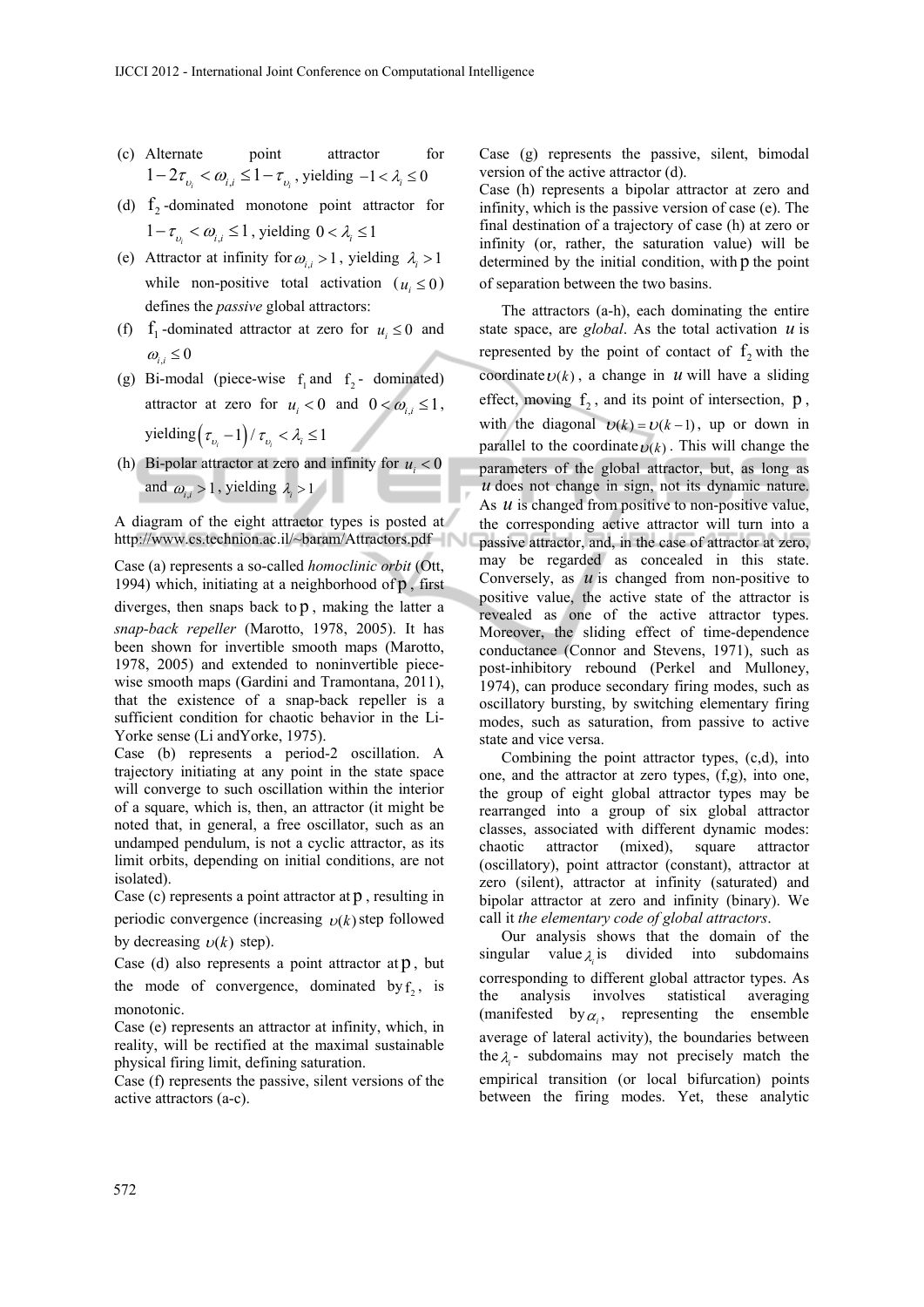bifurcation points seem to be highly valuable. For instance, as our analysis implies the arousal of a snap-back repeler when  $\lambda_i < -1$ , the latter may be regarded as an analytic indicator of chaos. Such an indicator seems highly desirable, in view of the often reported inadequacy (Sprott, 2003) of empirical measure of chaos, such as the first Lyapunov exponent (Wright, 1984). In neighborhoods of the  $\lambda$ -bifurcation points one might expect to find combined, mixed and transient modes. It has been suggested that chaotic neural firing gives rise to multiplexed oscillatory modes (Baram, 2012).

# **3 COMBINATORIAL RETRIEVAL BY INTERACTING NEURONS**

The learning process is characterized by variation of the synaptic weights. Mathematical manifestations of the Hebbian learning paradigm introduce products of firing rates into the dynamic equations involved, turning them into essentially polynomial maps, prone to noninvertibility and chaos (Baram, 2012). While such properties represent a high degree of irregularity, it has been shown that the behavior of the synaptic weights in certain manifestations of Hebbian learning (Oja, 1982; Bienenstocket al., 1982) is highly regular. In particular, it has been shown that, under bounding conditions on the inputs, the synaptic weights under the BCM rule converge to final values (Cooper et al., 2004). Moreover, it has been shown that, in the BCM framework, the neuronal fixed points are not altered by lateral connectivity if the neuronal kernel is invertible and differentiable (Castellani et al., 1999). These properties are shared by linear and sigmoidal kernels but not by the rectification kernel (4). Yet, the bilinear map associated with the rectification kernel implies that the fixed point *p* associated with  $f<sub>0</sub>$  is not altered by lateral connectivity, as long as the nature of the map is not changed (a change may eliminate *p* altogether). This property may be defined as *local invariance* of the global attractor to lateral activity. Employing the index  $\ell$  to denote conductance and activation values during learning and the index *r* to denote conductance and activation values during retrieval, the equality

#### $\beta_{i,r} = \beta_{i}$

coupled with the local invariance of the global attractor to lateral activity, will guarantee that,

without external intervention, the retrieved global attractor will be the same as the stored one. As the equilibrium threshold,  $\beta$ , is widely assumed to be constant (Dayan and Abbott, 2001), the local invariance of the global attractor to lateral activity may be viewed as *membrane memory*.

The nature of the map, hence, the global attractor, can only change if the sign of  $u_i$  changes. It follows that changing the lateral activity,  $\alpha_i$ , has the same effect on the nature of the map as changing the conductance equilibrium threshold,  $\beta$ <sub>i</sub>. As noted before, the definition of  $\beta$  can be changed to include external activation. The nature of the map, or the global attractor, can be controlled, then, by external activation, or by some internal mechanism, enforcing  $\beta_i < \alpha_i$  for a positive total activation, hence, an active attractor, or  $\beta_i \ge \alpha_i$  for a negative total activation, hence, a passive attractor. In particular, the state  $\beta_i = \alpha_i$  will enforce a strict attractor at zero (case f), hence, silence, which may be regarded as the ground state of the neuron.

External activation of the neuron at hand, or of laterally connected neurons, can, by the sliding effect, change the nature of the map, and, with it, the very existence of the fixed point *p* . Specifically, the transition of any of the active attractors (a-c) to the passive attractor (f) and of the active attractor (d) to the passive attractor (g) will eliminate the fixed point associated with the respective attractor of any of the types (a-d). The transition of the active attractor (e) to the passive attractor (h) will give rise to the fixed point  $p$  in (h). On the other hand, the transition from the passive attractor (f) to any of the active attractors (a-c) will give rise to the corresponding fixed point  $p$ , as will the transition from the passive attractor  $(g)$  to the active attractor (e), while the transition from the passive attractor (g) to the active attractor (e) will eliminate the fixed point *p* in (h). The result will be concealment of a stored active global attractor (if  $u_{i} > 0$ and  $u_{i,r} \leq 0$ ), or revelation of the active state of a stored passive global attractor (if  $u_{i} \leq 0$  and  $u_{i,r} > 0$  ).

Applying a network-wide activation pattern, by which some of the neurons receive positive external activation and the others non-positive external activation, will produce retrieval and concealment of stored active global attractors, and revelation of the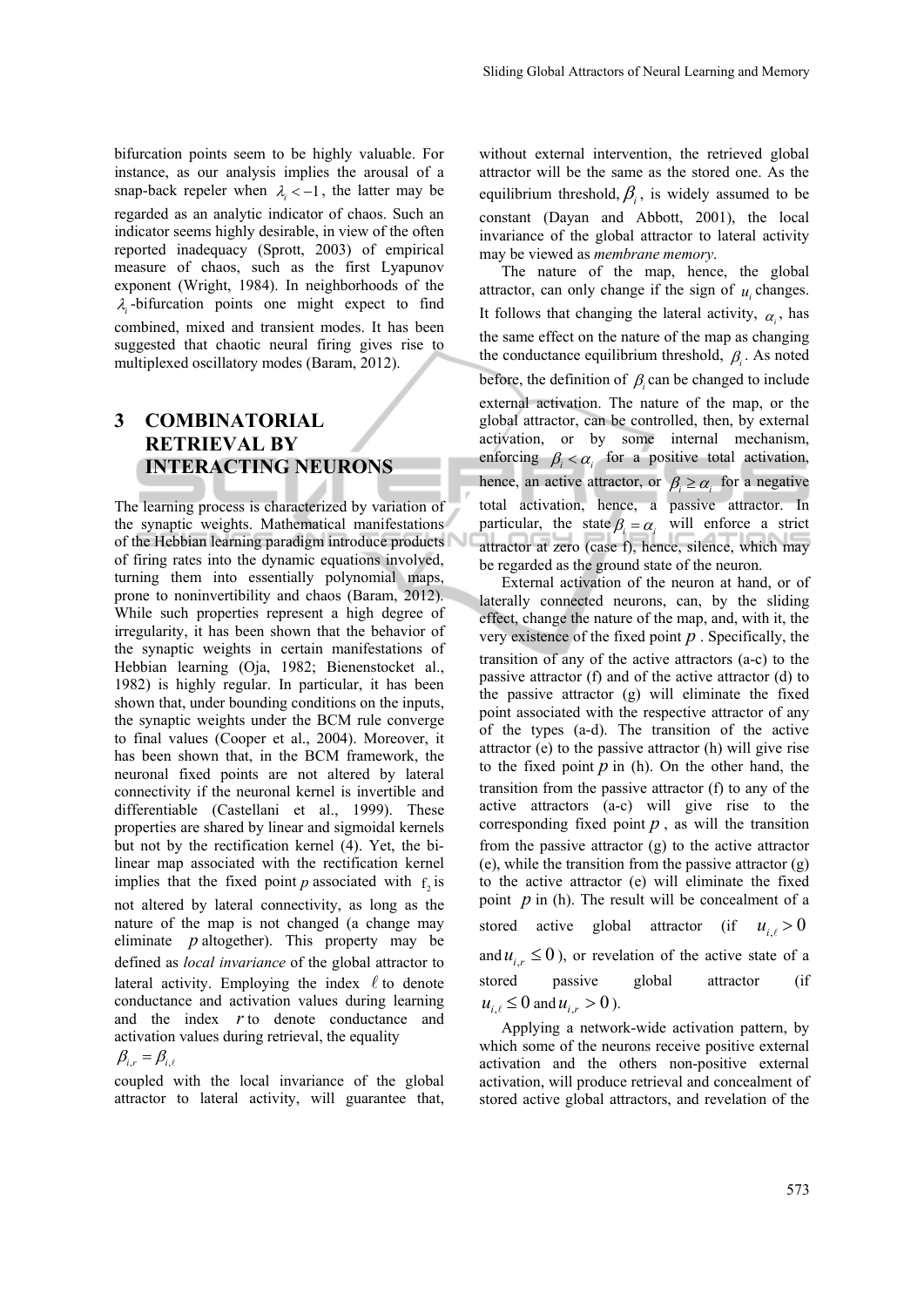active state of stored passive global attractors. For instance, in learning, a neuron *i* may store a global attractor of one of the active types (a-c), which, due to the activation level, may slide and become a passive global attractor of type (f), concealing the nature of the active state of the stored attractor. On the other hand, in selective retrieval, inhibitory effects of the lateral feedback activity may be eliminated by negative activation of an interacting neuron *j* , causing an upward slide and revelation of the active state of the global attractor stored in neuron *i* . This shunting effect allows for the creation of a large variety of network-wide patterns from the stored active and passive neuronal patterns. A group of *n* neurons can retrieve, by choice of neuron activations, any permutation of neuronal stored pattern, and their complimentary active or passive states. Assuming that neural information is represented by firing mode, the expressive power of a group of  $n$  neurons employing the elementary code of global attractors alone is the retrieval capacity of  $6<sup>n</sup>$  globally stable patterns, which may be written as the set

$$
M = A^n \tag{11}
$$

where *A*is the set of firing modes associated with the global attractor types and  $A^n = A^{n-1} \times A$ , with  $\times$  the Cartesian product. In general, *A* includes not only the elementary firing modes but also the secondary modes comprising combination, mixture and multiplexity of elementary modes.

### **4 CONCLUSIONS**

The neuronal global attractors can be directly related to empirically observed firing modes. For instance, seemingly random spiking can be represented by a chaotic attractor, tonic spiking by a point attractor, oscillatory spiking by a square attractor, and bursting by saturation, representing an attractor at infinity. The singularity parameter  $\lambda$  defining local bifurcation points between global attractors and their corresponding firing modes, constitutes a valuable tool for dynamic analysis of neural firing. For instance, the arousal of chaos does not appear to have been analytically identified with specific parameter values. The empirical manifestation of the first Lyapunov exponential (Wright, 1984) has been known to produce highly unreliable results, even when applied to data generated by simulating low dimensional models (Sprott, 2003). We have shown

that, for bilinear maps, and, specifically, the important class of such maps associated with neuronal firing, the singular value  $\lambda_i = -1$  provides, in some statistical sense, an analytic characterization of chaotic arousal. We have seen that the neighborhoods of points of local bifurcation, represented by certain values of the singularity parameter  $\lambda_i$ , define regions of secondary firing modes, comprising combination, mixture and temporal multiplexing of elementary modes. Secondary modes, such as periodic bursting, may also arise from the sliding effect caused by timedependent conductance (Connor and Stevens, 1971), such as post-inhibitory rebound (Perkel and Mulloney, 1974), switching elementary firing modes, such as saturation, from passive to active state and vice versa. While there seems to be a clear relationship between certain firing modes and neural functions (e.g., oscillation, or periodic bursting, seem related to heartbeat, walking and chewing) the utility of others is not as commonly recognized or understood. The chaotic trajectories of learning (Baram, 2012), wandering over a wide range in the state space, may serve the purpose of rapid search, or formation, of a global attractor of memory. A chaotic global attractor, mixing different firing rates in a single sequence, may provide temporal multiplexing for inter-neural communication purposes. The maximum-energy response of a neuron storing a bi-polar attractor, aroused by initial condition at a threshold determined by memory, may represent instinct. A global attractor at zero, representing silence, may serve the purpose not only of neural rest, but also a common initial condition for combinatorial learning and retrieval. The combinatorial emergence of active and passive global attractors may give rise not only to stored subpatterns, but also to previously un-aroused patterns, representing innovation.

### **REFERENCES**

- Abraham, R. H., Gardini, L. and Mira, C., 1997. *Chaos in Discrete Dynamical Systems.* Springer- Verlag, Berlin.
- Baram, Y., 2012. Noninvertibility, Chaotic coding and chaotic multiplexity in synaptically modulated neural firing. *Neural Computation* 24(3): 676-699.
- Bienenstock, E. L., Cooper, L. N. and Munro, P. W., 1982. Theory for the development of neuron selectivity: orientation specificity and binocular interaction in visual cortex. *J. Neurosci.* 2, 32-48.
- Blanchard, P., Devaney, R. L. and Hall, G. R., 2006. *Differential Equations*. London: Thompson.